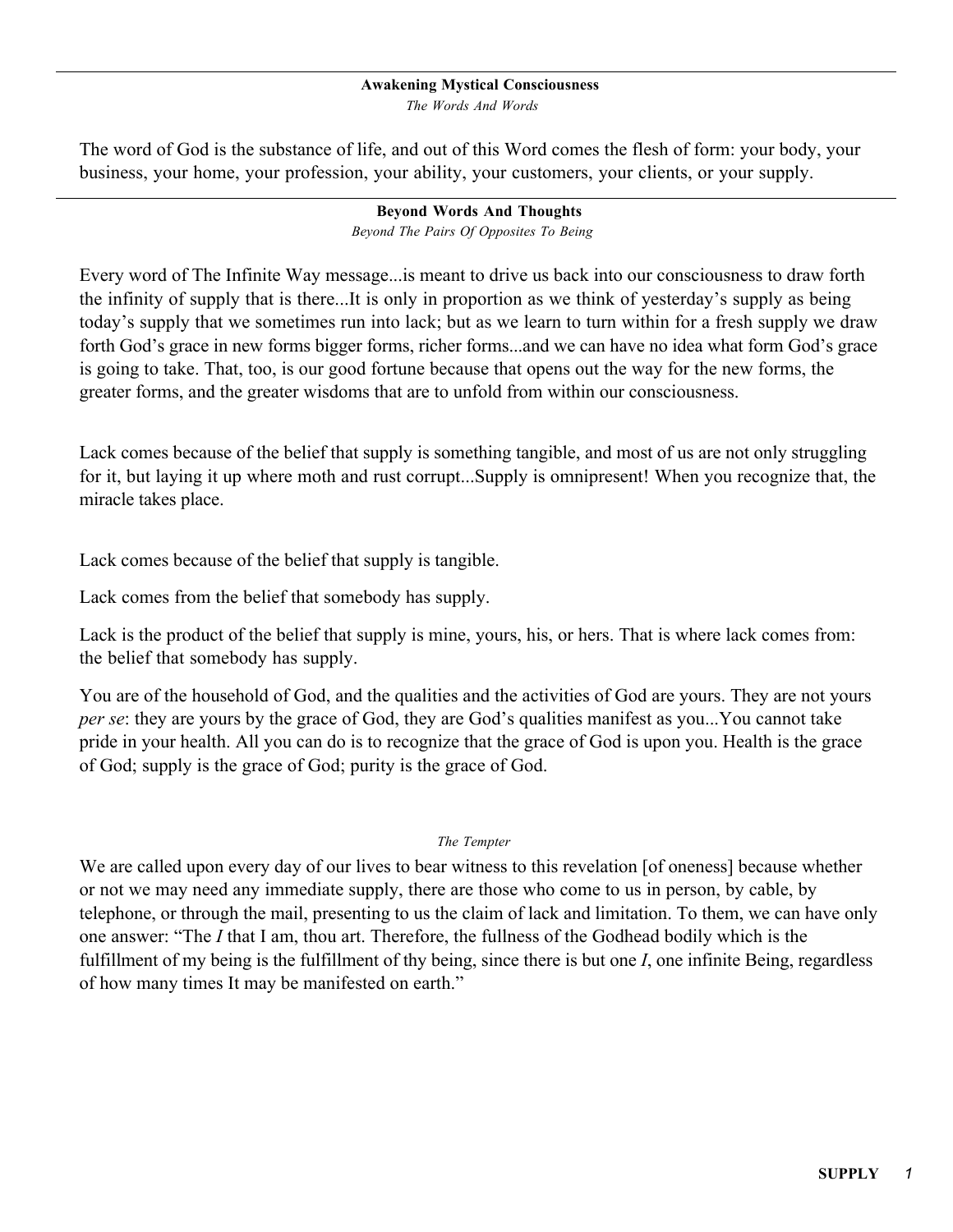Do you realize that merely improving health or increasing the amount of supply is insignificant in comparison with the goal of finding the mystery of that Life that is behind the appearance, behind what you see, hear, taste, touch, and smell?

It is an impossibility for a spiritually enlightened person to do wrong. Why? Because there is nothing in all this world worth having enough to commit a wrong to get. What is it that you could possibly want out in the world when you have the kingdom of God within? You do not have to lie, cheat, steal, or defraud to obtain supply because when you realize the nature of supply, it begins to flow. Pleasures?...if it takes another person or if it takes six others to provide that pleasure, they will be provided. There is no need to go out looking for them.

You were born into a material sense of life, and therefore, you have been sowing to the flesh all your human life. In other words, you have put your entire hope, faith, and confidence in form or effect. You have been brought up to believe that money is supply, and it is this teaching that really causes all the lack and limitation on earth...Consciousness is supply; Spirit is supply; the Invisible is supply. Supply is That over which you have no control, but That which can, when you permit It, control, govern, and fulfill you. When you go far enough in the message of The Infinite Way, you will discover that *I* am supply, that *I* within you embody and embrace the infinity of supply, not only for your own use, but that *I* can feed five thousand, because *I* is God.

# *Mysticism Is A Rising Into Incorporeality*

Just as a figure is an image externally, so is a word an image in thought, and anybody who is worshiping an image in thought has made for himself an idol. To know God aright you must be unknowing, but to know man aright you must be equally unknowing. To know supply aright you must be unknowing. You must never deal with corporeality in your spiritual ministry.

"The earth is the Lord's and the fulness thereof." Therefore, although I, Joel, have nothing of my own, all that the Father has is mine. So when I give [anything] away, it is still the Father's: it has not changed ownership. As long as I live in that consciousness, I can have infinity...I can give, I can share, and I can impart without lessening anything of my own. You cannot accept this until you can believe in and understand incorporeality...Supply is your consciousness...Once you have the sense that "the earth is the Lord's, and the fulness thereof," and all that the Father has is yours, it becomes incorporeal. The moment you understand that it is incorporeal, the more you give, and the more you have.

The fabric of life, which is consciousness and which is incorporeal, appears as incorporeal form. When you know this, even if you continue to see it corporeally, it will not fool you. Even though you handle dollar bills, you will know that you are not dealing with corporeality which is limited: you are dealing with a manifestation of supply which is infinite, and you will know that since I am *I*, it does not make any difference to whom I give it, *I* still own it, *I* still have it. I cannot give it away because it cannot get outside of the *I* that I am.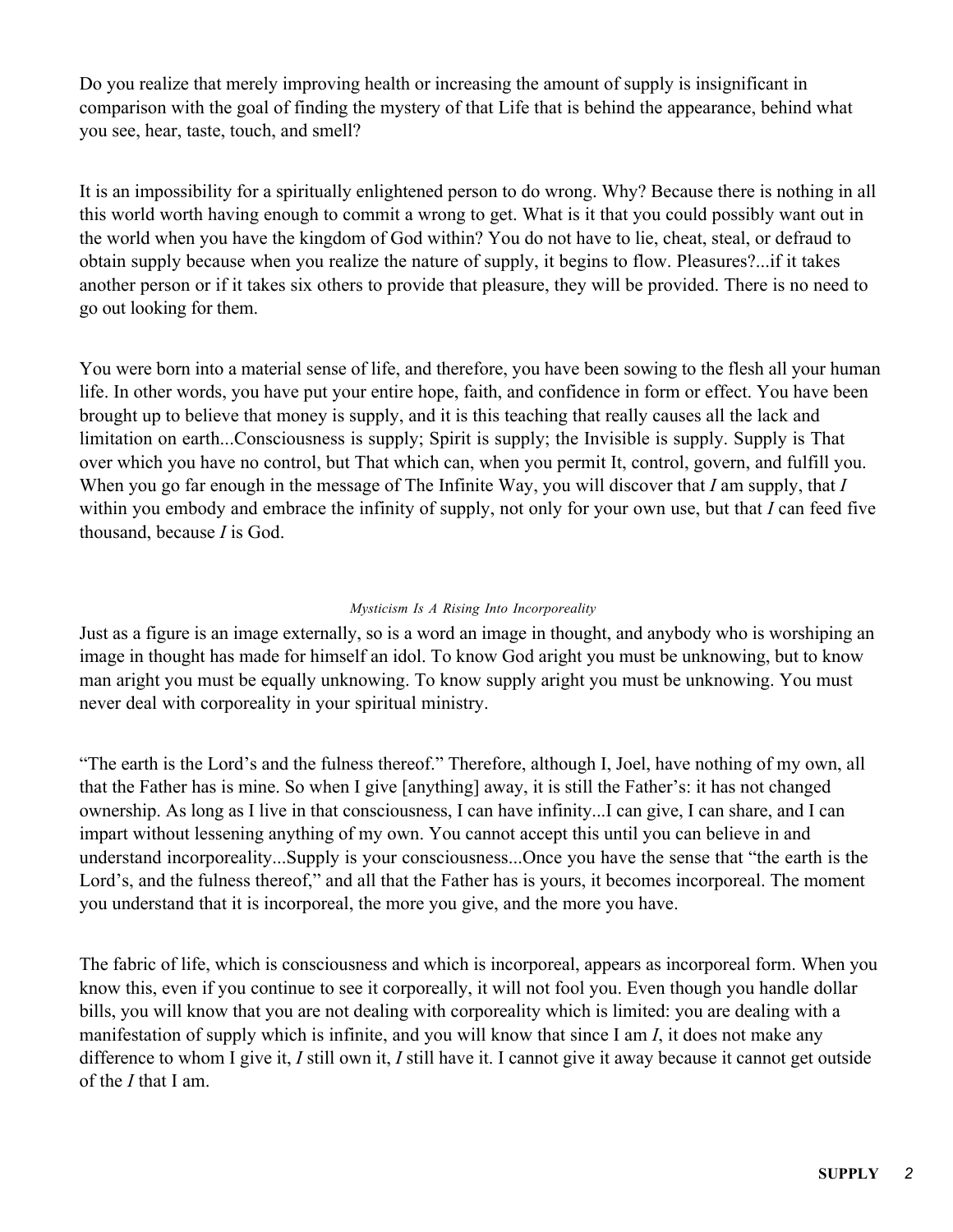The metaphysician who has not succeeded in the spiritual ministry, either in healing persons, demonstrating supply, or bringing forth other kinds of fruitage, has failed because he has had an incorporeal God called Spirit, and he was trying to make It manifest corporeally. And there is no corporeal creation! It is we who entertain a *corporeal sense* of an incorporeal creation!

When this spiritual faculty was awaked in me, a very unhappy period in my life began because I was really two person: the "old man" was not completely "dead" and the "new man" not fully in control, and so there was a warfare between the two...I ended up as broke as anyone has ever been, for the simple reason that I was trying to live in a corporeal sense of supply and at the same time demonstrate incorporeal supply, and it cannot be done...It was only when I had no corporeal supply that at last I could say, "Well, now I am all right. No I have nothing to come in conflict with." Then the flow could begin the other way.

You must have supply when you have incorporeal supply, consciousness as the substance of form. Whose consciousness? Mine! Yours! There is only one, only one consciousness. My consciousness, your consciousness is the substance of this universe because God is our consciousness. This is the ultimate truth. There is nothing left to teach. You cannot go beyond incorporeality. You cannot. You have to bring forth incorporeality out of your consciousness, bring forth incorporeal man out of your own consciousness, incorporeal body and incorporeal supply.

# *Signs Of Spiritual Progress*

The less you react with fear to the sins and the diseases of the world, the greater the degree of spiritual progress you have made and are making...In proportion as you understand that temporal power is not power in the presence of God, there will be less and less reaction to the pictures of disease or accident presented to you...If instead of reacting to these accounts [of lack of food and other necessities] with horror or with pity, you can realize that lack of any kind is a universal belief because supply is spiritual and, therefore omnipresent, you may help to lift those who are entertaining a material sense of supply out of such hypnotism.

There is an infinity of supply, and this realization on your part is not only an indication of your own spiritual progress, but also a help in removing lack and limitation universally. Through your meditation, somewhere, somebody wakens to the truth that there is in reality no lack of supply. What there is is a mistaken concept of supply.

# *The Only Goal Must Be Attaining Christ-consciousness*

How long does it take a student to attain spiritual consciousness?..[not] until his goal is no longer that of meeting his personal problems of health, supply, or happiness. He must no longer be preoccupied with personal gain...I am not saying that anyone should neglect human situations or obligations, but these should be secondary.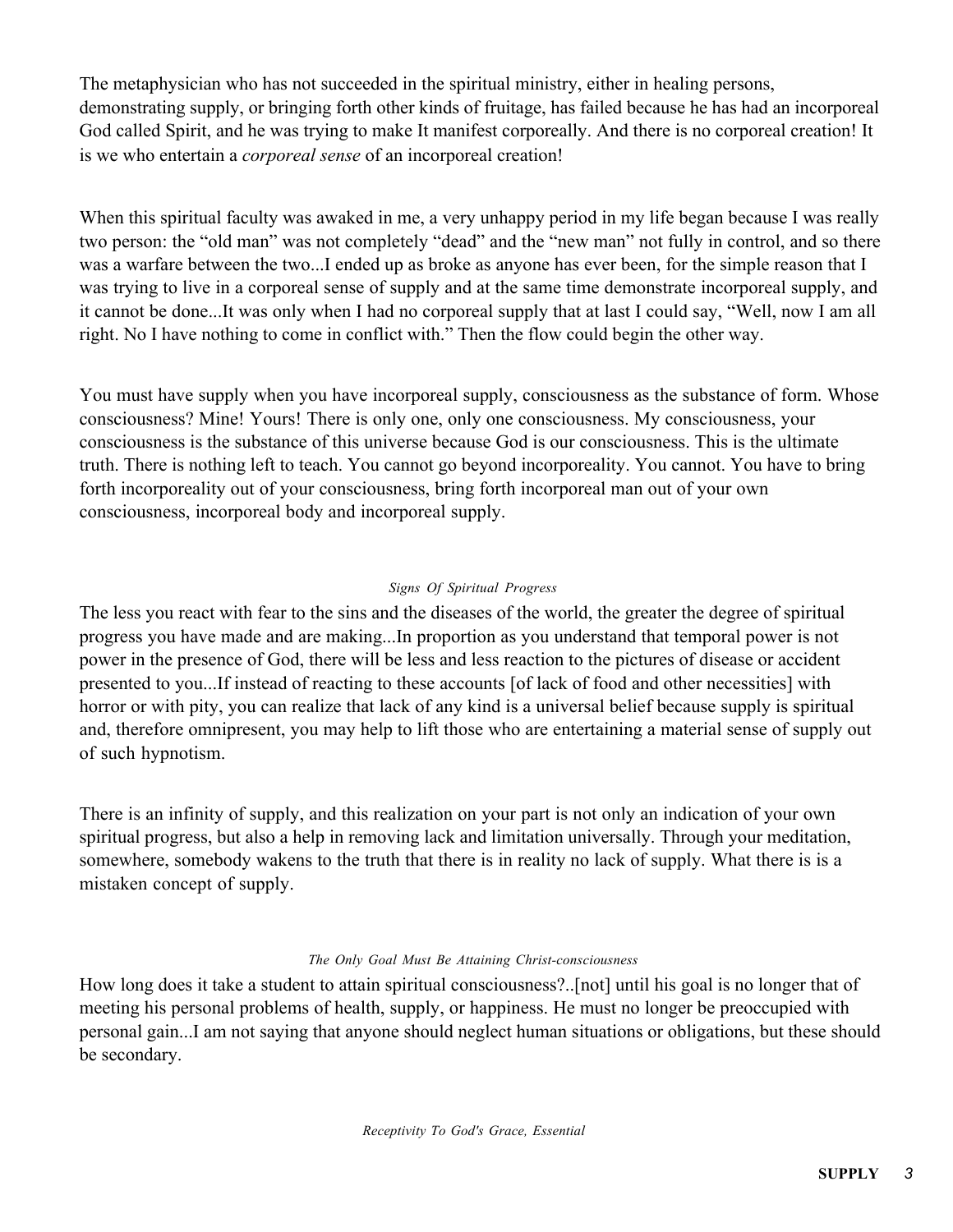Lack and limitation and every other ill that man seems heir to come about through our failure to keep our consciousness active, alert, alive, and above all, receptive. All that is necessary, therefore to enjoy the infinity of God's supply without limitation is to recognize that supply is not material, and then to open consciousness to receive it.

Let us never forget that when we open our ears and minds in receptivity, we are not going to God for material supply–for money, automobiles, houses, or clothing: we are realizing that God grace is "closer...than breathing, and nearer than hands and feet." The ears are open to hear; the mind is open to receive; and what we receive is the Spirit of God, the awareness and the feeling of the Presence. This is God's supply. When we receive This, It, in a way unknown to us, is translated in our human picture as food, clothing, housing, money, or whatever form it is that the supply must take.

No thought of gain ever enters the spiritual teacher's consciousness, because the spiritual teacher does not go into this kind of ministry until he has demonstrated that he is living by God's grace. Then when he has demonstrated that, he can freely teach that the secret of supply is in giving, in pouring.

Since infinity is the measure of our supply and since nothing can be added to it, we must begin to pour; we must start the outflow. In every department of life, we must constantly search...in what way we can pour. The damming up of supply results from our failure to pour in some manner.

We have nothing to do with the way in which supply reaches us. All we have to do is to recognize that God is Spirit, and therefore supply is spiritual.

# **Conscious Union With God**

*Making The Adjustment Making The Adjustment*

Supply: not I will be supplied with bread, but I am the bread.

*Activity, The Divine Idea Unfolding*

No one can give you anything that is not already part of your consciousness; supply

*Why Does God Take Us Down To Egypt*

Supply is guaranteed if you will take a stand and never take thought for your life.

# **Consciousness Is What I Am**

*Attaining A Measure Of Spiritual Consciousness Spiritual Consciousness Recognizes Consciousness As Supply*

The bread that you cast on the water is the bread that is going to come back as supply...You are entitled only to no more out of life than what you put into life.

The subject of supply plays a major role in our lives. Until we begin to live as if we are one with the Father and as if all that the Father has is ours, and act that our by sharing our resources, sharing forgiveness, cooperation, understanding, patience, whatever it is, spiritual consciousness has not yet touched us.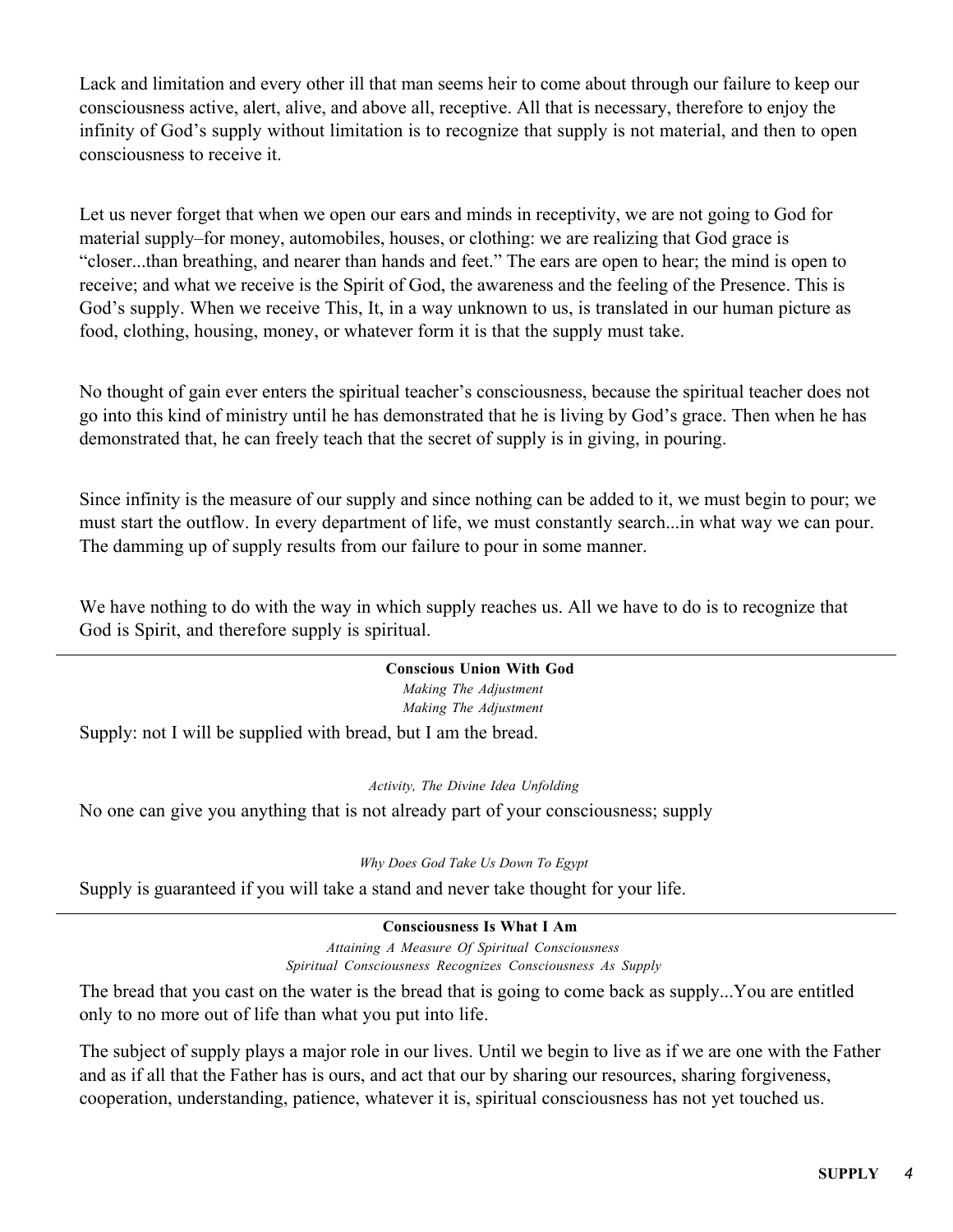### *Christ-consciousness, The Fourth-dimensional Consciousness*

Why has not everyone who followed the metaphysical movements done outstanding healing and teaching work? The answer is that it is not possible except in proportion as a person attains that higher Consciousness. We must admit that a great many students of metaphysics have not even tried to attain It. As long as they could demonstrate good health, good supply, or good relationships, they were satisfied for the few to become practitioners or teachers.

I know of no way in which we, through the practice of The Infinite Way, can demonstrate supply, companionship, or a home. As a matter of fact, I sincerely believe that all such attempts would prove to be a barrier to the demonstration of our harmony. Outside of God I cannot find abundance, companionship, or home desirable. In fact, I cannot find life itself desirable outside of God.

No one can take our money away from us because our supply is not money: our money is our consciousness of supply externalized. Those who lose it lose it for only one reason: they have not learned that money is not something separate and apart from God...and if God is our consciousness, then our money is part of our consciousness.

# *Instructing The Mind On Supply And Health*

The truth is: *I* am supply. "I have meat to eat that ye know not of." If our mind knew this, we would not have to be given instruction about supply; but the mind is ignorant of this truth until instruction is given us. After we receive it, we keep the mind imbued with the truth that *I* am supply, *I* am the Way, *I* am the meat, the wine, and the water. Tomorrow the temptation may come that we do not have enough, but our answer must be, "Wait a minute; wait a minute! I am not judging by appearances. I am now judging by the truth, and the truth is that I have meat the world knows not of."

### *No Separation In Consciousness*

All competition arises from a sense of separation from God and from the belief that I am here, you are there, and there is something out here that we both want. What difference does it make where I seem to be or where you seem to be in time and space, or where our supply seems to be, since nothing has ever escaped out of our consciousness because God constitutes our consciousness?

All the misery of humanhood arises from the belief that we are separate one from another, from our friends and relatives, separate from our supply, our home, our employment, and our country. Every discord on earth arises from the sense of separation.

> **Consciousness Transformed** *An Idea Whose Time Has Come*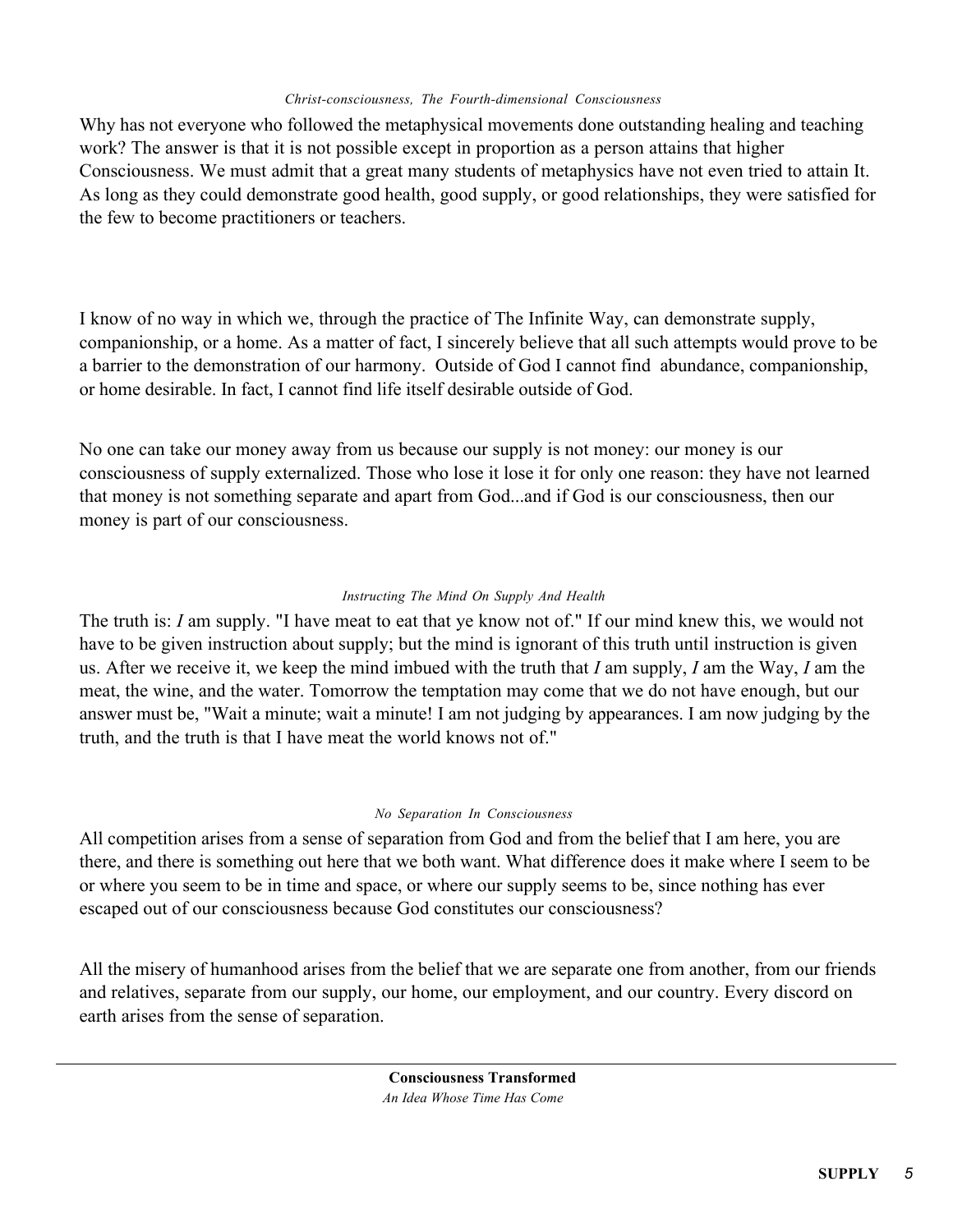As humans we are enslaved by words. A word gets a grip on us, and then we are the victim of that word. Among the words that have enslaved us are *he, she,* and *it.*..But watch the difference when you can look over the heads of all the he's, she's and it's in the world and realize, "God is the source of my good. God is the source of my supply. God is the cement of my relationships," and instead of getting angry at he, she, or it, get angry at ourselves for being enslaved by he, she, or it.

As rapidly as possible, stop rejoicing in your healings, or in your supplying, or in your happiness, and rejoice in the source of them. Rejoice that Christ now lives your life.

Every time you think of health, whether for yourself or for someone else, you realize, "health is in spirit, not in the body." Then drop it. Do the same with supply.

If you can eliminate from your thought the idea of saving people's lives, bringing them supply, or getting them out of prison, and can realize: "Thy grace is my sufficiency, and I do not know what thy grace is," the miracles take place in your experience.

It is never necessary to demonstrate supply. It is only necessary to demonstrate our relationship to God and to life and "all things are then added unto us."

### **Consciousness Unfolding**

*God Is Individual Consciousness God Is Individual Consciousness*

Develop within yourself an attitude which recognizes that the dollar bill is not the reality of your supply.

For a while, every time you handle money, you will consciously need to remember that it is not supply, but that it is the effect of Love; it is the effect of the presence of God appearing as your consciousness.

Love is the child's sense of supply. Only as he grows out of this sense of love, will his sense of supply change and become fifty cents, or a million dollars.

When we say, "Thank you, Father, I am," we are showing forth our conviction that our supply does not come from any human being, but that it comes from the Father.

### *Be Grateful That You Have Touched The Christ*

*I do not have to fear age, because my consciousness will forever be the infinite source of my supply–God, individualized as my consciousness, will be the source and fount of my supply unto eternity.*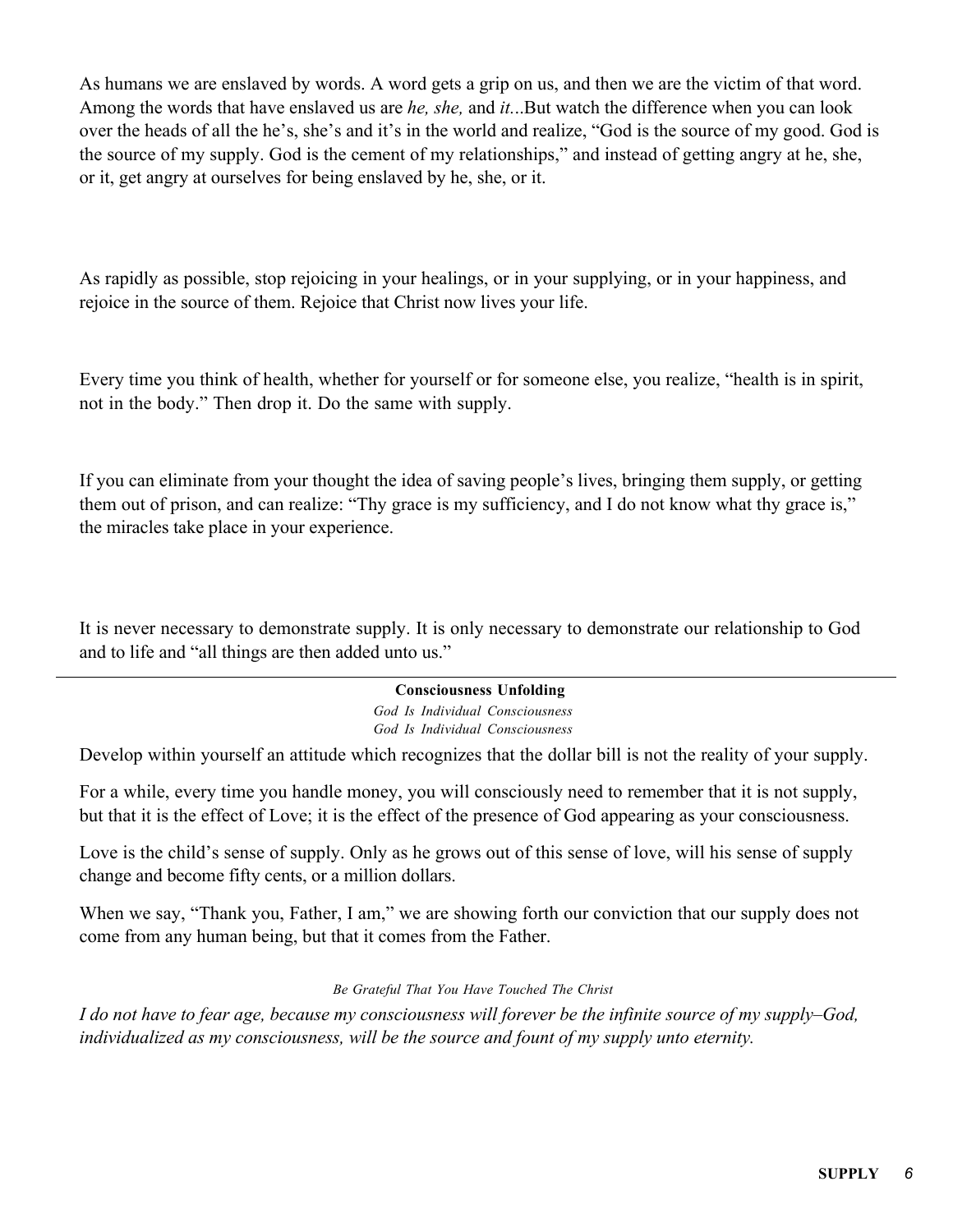You do not have to be concerned about demonstrating anything after tonight. You do not have to take thought, or give yourself a treatment for supply. From now on your treatment is: "I and the Father are one, and all that the Father hath is mine!"

### *The Role Of Patience In Demonstration*

It was in 1932 that I caught the vision that God is the only creative principle and that all these other ideas about wrong thinking and sin, had nothing to do with healing or supply. But it was not until 1946 that I published a book or went out to teach this truth.

# **God, The Substance Of All Form**

*Gaining The Consciousness Of Good Nothing Can Be Added To Us; Nothing Can Be Taken From You*

The secret of gaining health or of gaining supply is...in gaining the *consciousness* of health and the *consciousness* of supply.

The secret of having anything is first attaining the consciousness of it. Why is that? Because consciousness is God, and the moment you have the consciousness of a thing, consciousness creates it, whatever the "it" may be–home, companionship, supply, employment, health, eternality, immortality.

# *The Leavening Influence Of Truth*

The purpose of your study is so to lift consciousness that this sense of Omnipresence is attained. When that is attained, healing work is done with a smile, not with strenuous thought-taking. Supply, wholeness, completeness –everything comes with just a smile. It is a peculiar little smile, but it is God, and it knows the nothingness of that which appears as a human being.

This way is not a method of demonstrating either supply or health, but is a way to demonstrate the consciousness of the presence of God and *let* that Consciousness bring forth the supply and the health.

> **Living Between Two Worlds** *Spiritual Supply Opening The Doors Of Supply*

At the mystical level of consciousness, thought must never be permitted to dwell on supply as if it were something to be attained or even earned or deserved. Supply is the realization of *I* in the midst of us that has come that we might have life and that we might have it more abundantly.

If I want to speak truthfully about supply, I must release any and all personal sense of ownership; I must lose all sense of limitation by not claiming anything as mine.

Just inserting the word "your" or "my" [supply] brings about a limitation. The word "my" is used at the beginning stages, but later, as consciousness unfolds, we realize that because of the universal nature of truth, Self-completeness is the truth about all men.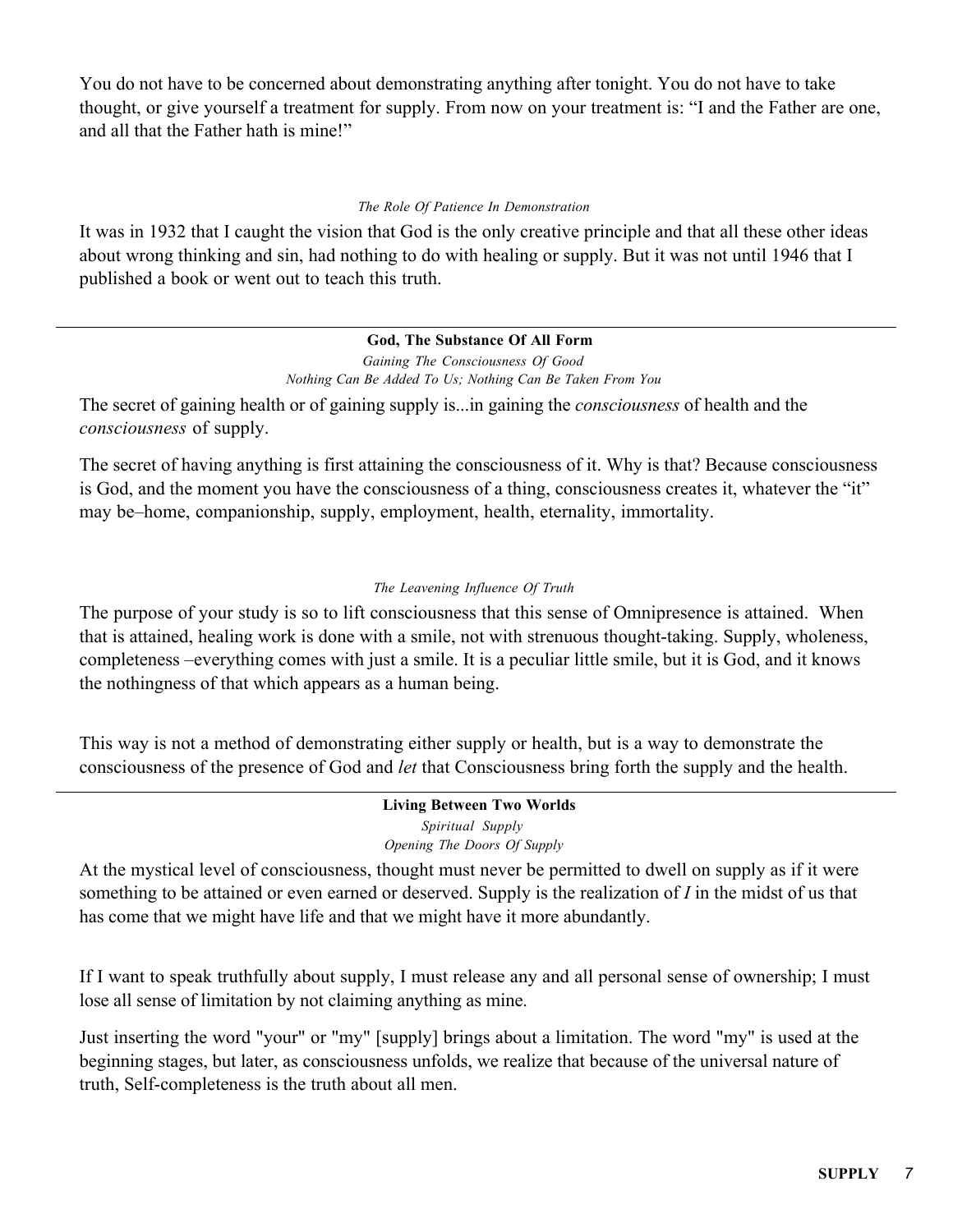Supply is infinite, but there must be receptivity...We can have all the supply we will give. But that is where the barrier is—the unwillingness to give. That is where the lack or limitation is.

*Life More Abundant*

You dare not go to God even for supply because you already have *I*, the Spirit of God, in the midst of you.

**Living Now** *Barriers To Spiritual Attainment Losing Fear Of Effects*

Power not in money but supply, money is an instrument or form of supply.

*Across The Desk*

Consciously realize health supply happiness and peace in God.

**Living The Infinite Way** *God As Law In Operation*

Realize that you are a complete and perfect *unit*, consciously one with the Father, and all that the Father has is finding an outlet, through you, to the world. Be satisfied to see that good flow to the sinner as well as to the saint. *Hold no one in bondage*; set everyone free, and you will find your freedom in God, in Christ. By recognizing God as the source of your life, of the qualities and activities of your body, the source of your love and supply, even the source of your powers of forgiveness, you are sowing to the Spirit. But remember that every time you entertain some faith or fear in the creature you are, in that degree, denying the power of the Creator, and in that degree, you are sowing to the flesh.

Since God is omnipresent, all good is right where we are. To admit a lack is to deprive ourselves of the abundance that is already ours, and by admitting the lack, we deprive ourselves even of the little that we may have at hand. To acknowledge that we already have all that the Father has, whether or not it is visible or immediately available at the moment, is to acknowledge the truth of "Son, thou art ever with me, and all that I have is thine," and that is enough to enable us immediately to start giving, spending, and serving, and in that release the flow of supply would begin.

When we receive a check, we may think that that is a demonstration of supply. The check, however, is not *our* demonstration at all, but the demonstration of the one who sent it. He is the one who has demonstrated supply or he could not have given it.

*God is good power*. Can God then withold help, supply, or peace from anyone? No, but you and I can block it by bringing in the words "I," "Me," and "you." "I" may not be deserving, or "I" may now be ready or have enough understanding, but it is not dependent upon my understanding.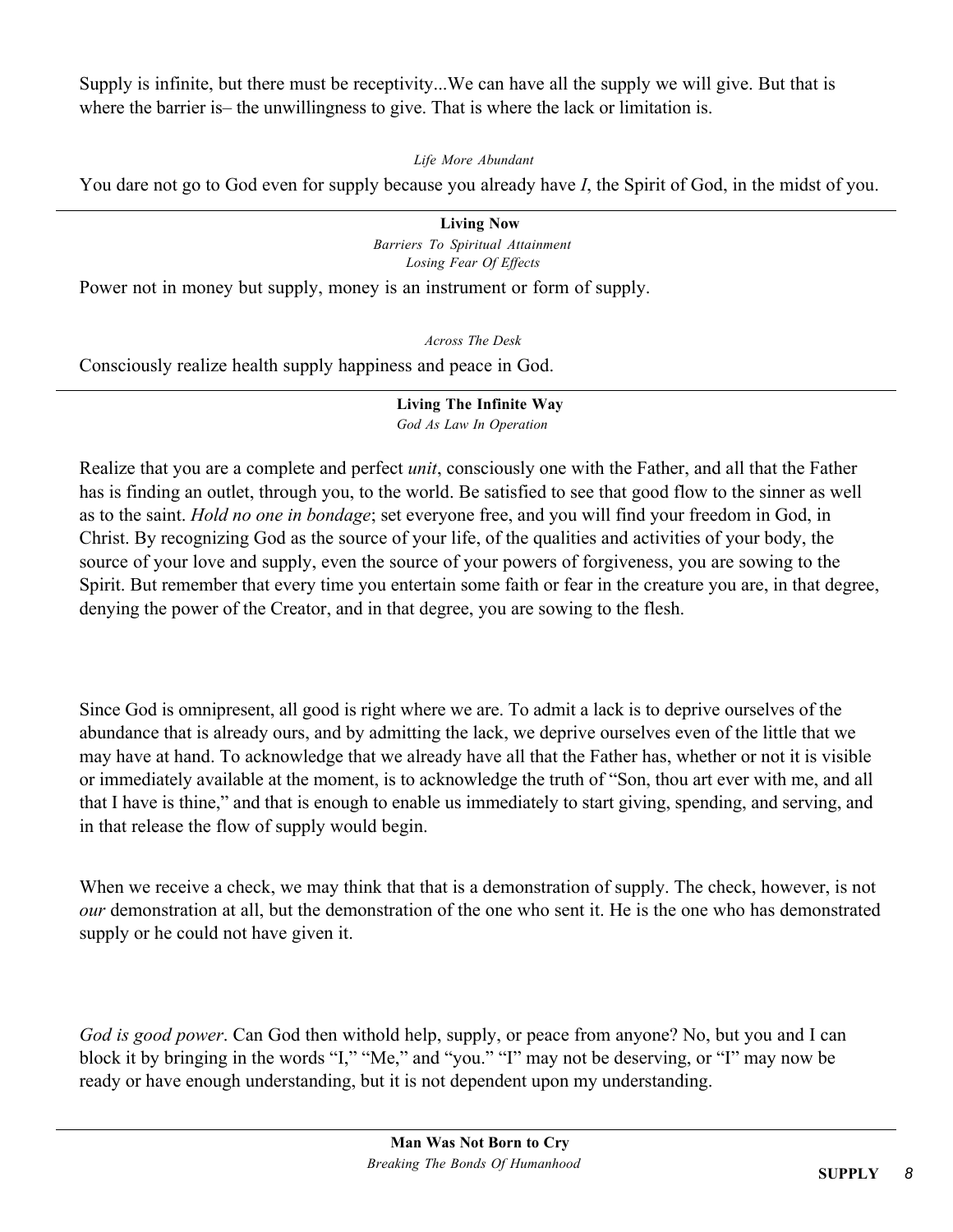#### *The Infinite And Omnipresent Nature Of Supply*

[Supply] cannot begin until we acknowledge that God has nothing left to give us, that God has implanted in our consciousness the fullness of the Godhead bodily, and now we must turn within and draw it forth, let it flow.

There is no supply out here at all. All supply is embodied within our consciousness...Supply is infinite. We can never increase it; it is already all that the Father has.

### *God Appears As The Fulfillment Of The Need Of The Moment*

The idea is to take no thought for the form of supply, for the form of demonstration, but rather take thought for the substance.

#### **Our Spiritual Resources**

*Dominion Over Mind, Body, And Purse The Principle Of Supply*

Supply is never supply until it is ours forever and forever in infinite abundance–a sufficiency with twelve baskets left over to share.

### *The Ultimate Solution Will Be Found In Spiritual Power*

We can let spiritual power govern our body, health, and supply by not trying to use it, by relaxing every effort of our mind, learning to be still and letting spiritual power *be* the power.

#### *Across The Desk*

...a crucifixion of the physical sense of body, a crucifixion of the material sense of supply, a crucifixion of the human sense of relationships...

### *Across The Desk*

We cannot meet a problem on the level of the problem: that is, we cannot attain health by overcoming disease; we cannot have abundance by increasing our supply of dollars; we cannot attain companionship by friendships or marriage.

#### *Applying The Principle Of Nonpower*

The negative powers of sin, disease, unhappiness, the lack of supply or peace–these are not powers, and they operate as powers only as long as we individually, and the world collectively, can be made to fight them–to argue against them or to seek a power to destroy them.

### *The Activity Of Truth In Consciousness Is The Secret Of Harmony*

If you have a consciousness of God as supply and a consciousness of God as the source of all beauty, intelligence, wisdom, guidance, and protection, that is all you will ever need.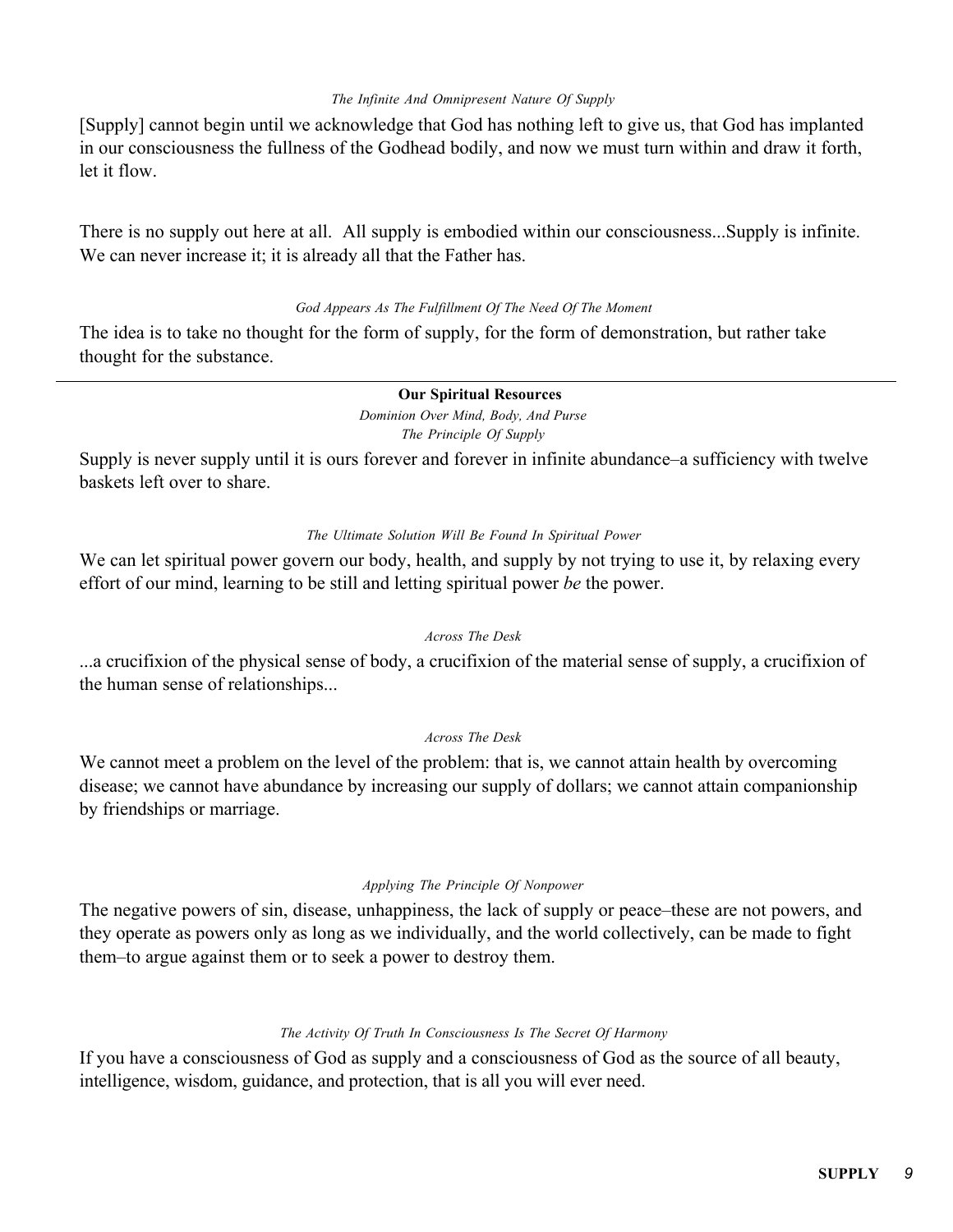To try to get the supply of anything out here is futile because there is nothing out here except time and space.

You are not dependent upon a government, upon a husband, a wife, or a job, even though at this present time, one of these might seem to be the source of your supply. Therefore, do not cast these aside, but begin right now to break your dependence on them by understanding that you have within you the source of your good.

### **Realization Of Oneness**

*Unconditioned Infinity Mind Is Not A Creative Agency*

Bring supply out of the Unmanifested.

Grace as supply assumes any form worth sharing.

# **The Art Of Meditation**

*Meditation: The Experience The Silver Is Mine*

"Except the Lord build the house," unless God is understood to be the source of our supply, there is no permanent supply. This "house" is our individual consciousness. Then this consciousness is unenlightened human consciousness, it is barren; it lacks the spiritual substance from which supply flows.

His infinite understanding becomes our understanding. His infinite love becomes our love. God's blessings are not ours because you are you or I am I. They are God's blessings unto God–God's blessings flowing unto Its own Self as the Son, the Father bestowing His all as the Son. It is the Father giving, the Son receiving, and yet one, only one–Father and Son. In oneness, in conscious union with God is our strength; in conscious union with God is our supply; in conscious union with God is our peace, joy, power, dominion, and our every blessing.

Life becomes entirely different once we have caught the vision of the great truth that the Word, which proceedeth out of the mouth of God, is the substance of our life...We begin to see that that which is outward and tangible is but the effect of that which is invisible. We shall never again judge our supply by how many dollars we possess, but by how much of God we realize.

### *Illumination, Communion, And Union*

Eventually, a transitional point is reached in which a radical change takes place. We no longer live our own life; Christ lives our life for us and through us; we become nothing more no less than an instrument for this divine Activity; we have no will of our own; we have no desires of our own; we go when and where we are sent; we have no supply of our own; we do not even have health of our own. God is living Its life as us.

*The Indissoluble Union*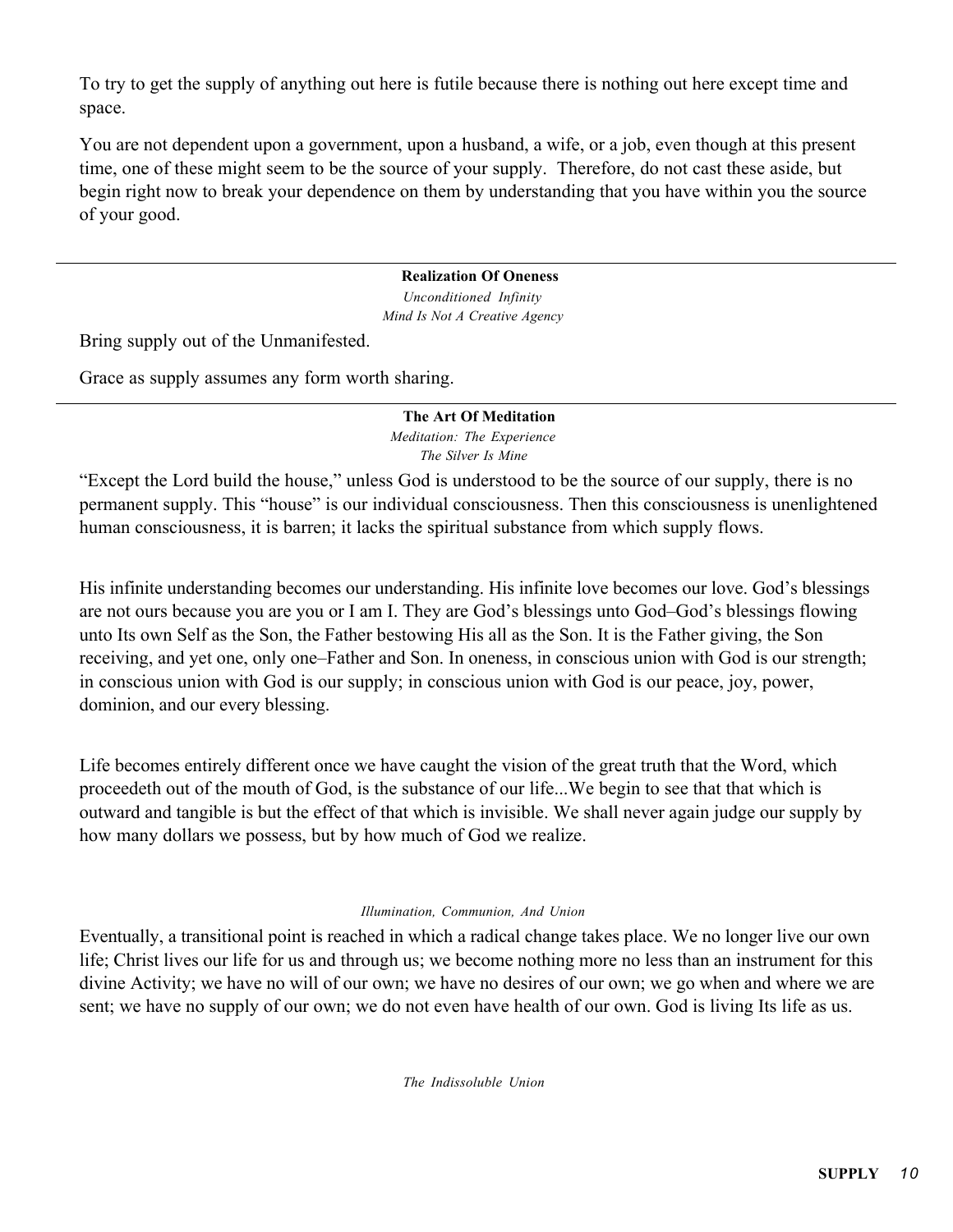All supply is in and of God. When we spend, therefore, let us spend as if it were God's abundance and not ours that we are using. Then we shall find that we do not have less–instead there will be twelve baskets full left over. This was the principle the Master was illustrating when he multiplied the loaves and fishes.

# **The Art Of Spiritual Healing**

*Spiritual Healing: The Practice A New Concept Of Supply*

Give in the realization that it is not what you get that is your supply: It is what you give.

Until it becomes clear to us that God constitutes individual being, you...will always be seeking supply and security.

Your knowing the truth of the infinite nature of supply will set your patient free from the belief in lack.

# **The Contemplative Life**

*Beginning The Contemplative Life Your Givingness Of Yourself Brings The Givingness Of The Universe To You*

There is no way for one person to demonstrate supply for another because everyone, everywhere, has all that the Father has–infinity–and to try to get something out here, when there is nothing out here but space, is folly

# *The Transcendental Consciousness Brings A Release From Concern For Persons Or Things*

When I am consciously one with God, I am instantaneously one with all the good necessary for my experience. Therefore, I must stop taking thought about my supply, my health, or my home. I must stop taking anxious thought or concern for the things of this world, and I must make every effort to abide *consciously* in my oneness with God.

# *Dealing With Daily Problems*

The only demonstration of supply you can make is the demonstration of conscious oneness with God.

# *Gratitude As An Evidence Of Receptivity*

My many years on this path have demonstrated to my satisfaction that our supply is in direct proportion to our receptivity, that is, to the degree of gratitude that we express in the form of bread placed upon the waters as benevolence, forgiveness or praying for our enemies because then we are expressing spiritual principles.

[Supply] is not something that comes to us: it is something that goes out from us and then returns.

*The Spiritual Christmas*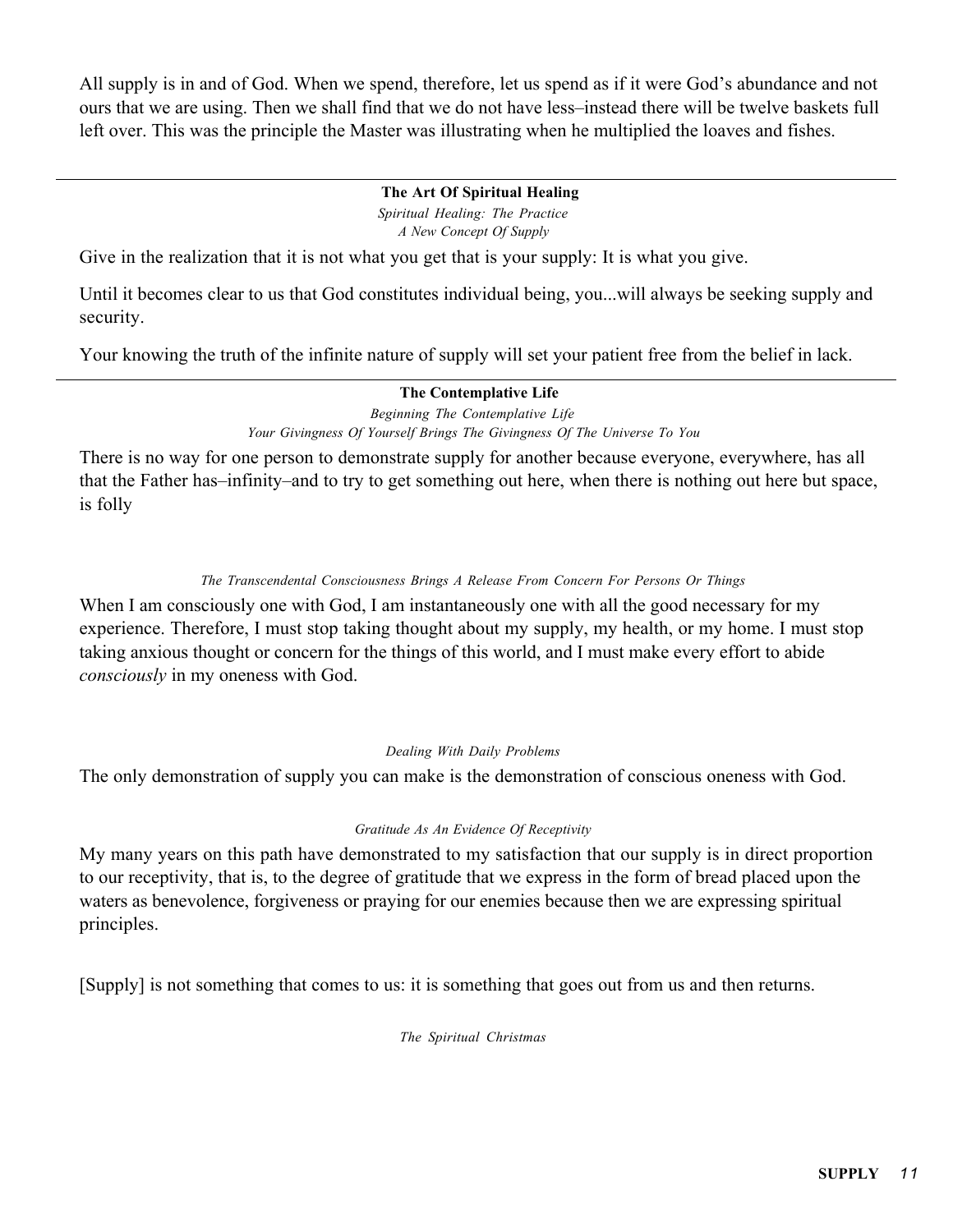According to St. Luke, the Christ was born in a manger because 'there was no room for them in the inn." Esoterically, the meaning of this is that the human consciousness which is the place of enjoyment, comfort, and revelry, never has room for the Christ. When there is a sufficiency of supply, health, and the comforts of home life, rarely is there room in that consciousness for the Christ.

# **The Infinite Way**

*Supply* 

*(supply)*

Do not consider the things of the outer realm as supply.

No limit to the conscious awareness of the action of law [of supply] ...no limit to your supply in all its forms.

Remember we do not need anything because we are the law of supply in action.

There is no such thing as a supply of money: [money is] the effect of supply.

Your supply in all its forms is spiritual, infinite, and ever-present.

# **The Infinite Way Letters 1955**

*The Invisible Nature Of Your Live The Invisible Nature Of Your Life*

The dollars in the purse are not supply: these are only the forms which supply assumes in your experience for your use.

> **The Infinite Way Letters 1956** *God Is The Soul Of Man Part One*

Miracles occur once you realize that safety, security, supply, and health are not dependent upon shelters, investments, or body...All good is in your Soul, and is reflected in the mind and body.

*Love*

Spiritual love finds outlet through the pure in heart–those who have learned that God alone is supply...their fortress and high tower; their husband, wife, or companion.

# *The Bridge Over Which We Travel*

The Infinite Way is a restatement of the eternal truth that within you...is an invisible Source of life, protection, supply, peace, harmony, and love.

> **The Infinite Way Letters 1957** *August: Your Names Are Writ In Heaven*

*Your Names Are Writ In Heaven*

*I* is the source of all supply. *I* is not someone who gets supply; *I* is the very source and multiplier of supply. Therefore, I embody supply...Supply does not come to me; it flows out from me.

*Supply* 

It is that deep peace, that stillness within, that becomes evident as supply in your experience.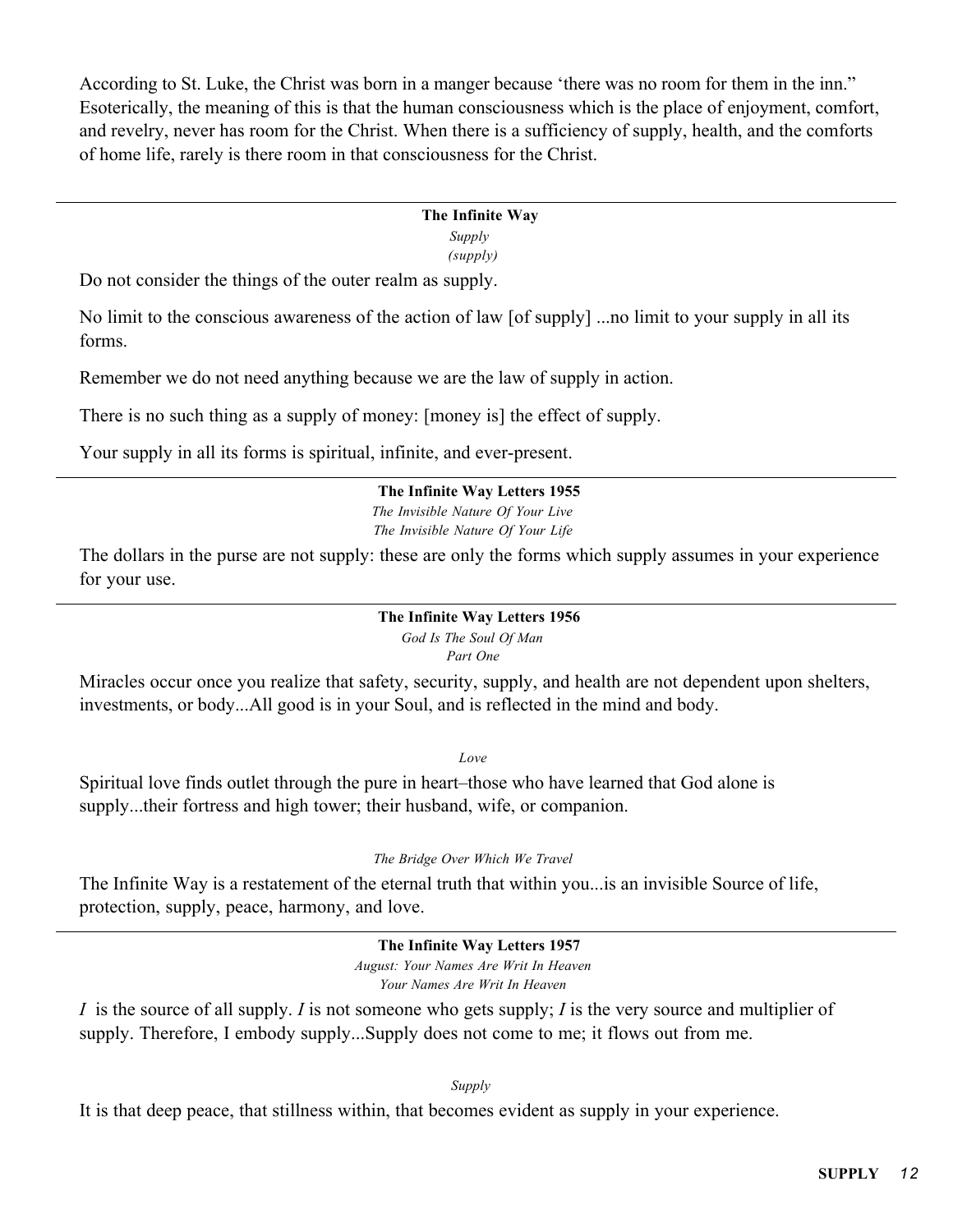#### *Only One Demonstration Is Necessary*

The old creature which is always in need of health, supply, or companionship will never die while we are feeding its desires.

*July: Supply*

Our consciousness of God is our true supply.

### **The Infinite Way Letters 1958**

*June: Security Through God-realization Mind Is An Instrument*

If you have a God who is infinite intelligence, trust It, first of all, to know your needs, and secondly, to have the power to supply your needs.

#### *The World Becomes Tangible Experience*

...Acknowledging God continuously: God as the source of your food, God as the source of your intelligence, God as the source of your spiritual strength, God as the infinity of your supply.

#### **The Infinite Way Letters 1959**

*June: Specific Truth For Treatment*

*Across The Desk*

Do not be too concerned if secretly you want better health, greater peace, or more supply, but admit it and then turn within for a purification of your desires and for greater devotion to the effort of attaining God's grace.

#### All Good Is Embodied In The *I* Of Individual Being

Supply is as spiritual as loyalty, morality, or honesty, because supply is Spirit.

### *The Object Of Healing Is The Transformation Of Consciousness*

Always remember that we are not healers of the body. Our work changes the consciousness of an individual, and that changed consciousness appears outwardly as harmony, health, supply, companionship, or whatever the need may be.

#### **The Letters '32-'46**

*Business*

*(business)*

Separating supply from Mind/Consciousness causes appearance of lack.

#### *(spiritual Healing)*

We cannot receive supply and gratitude because these are omnipresent.

*Supply*

Consciousness is channel of supply and Supply itself.